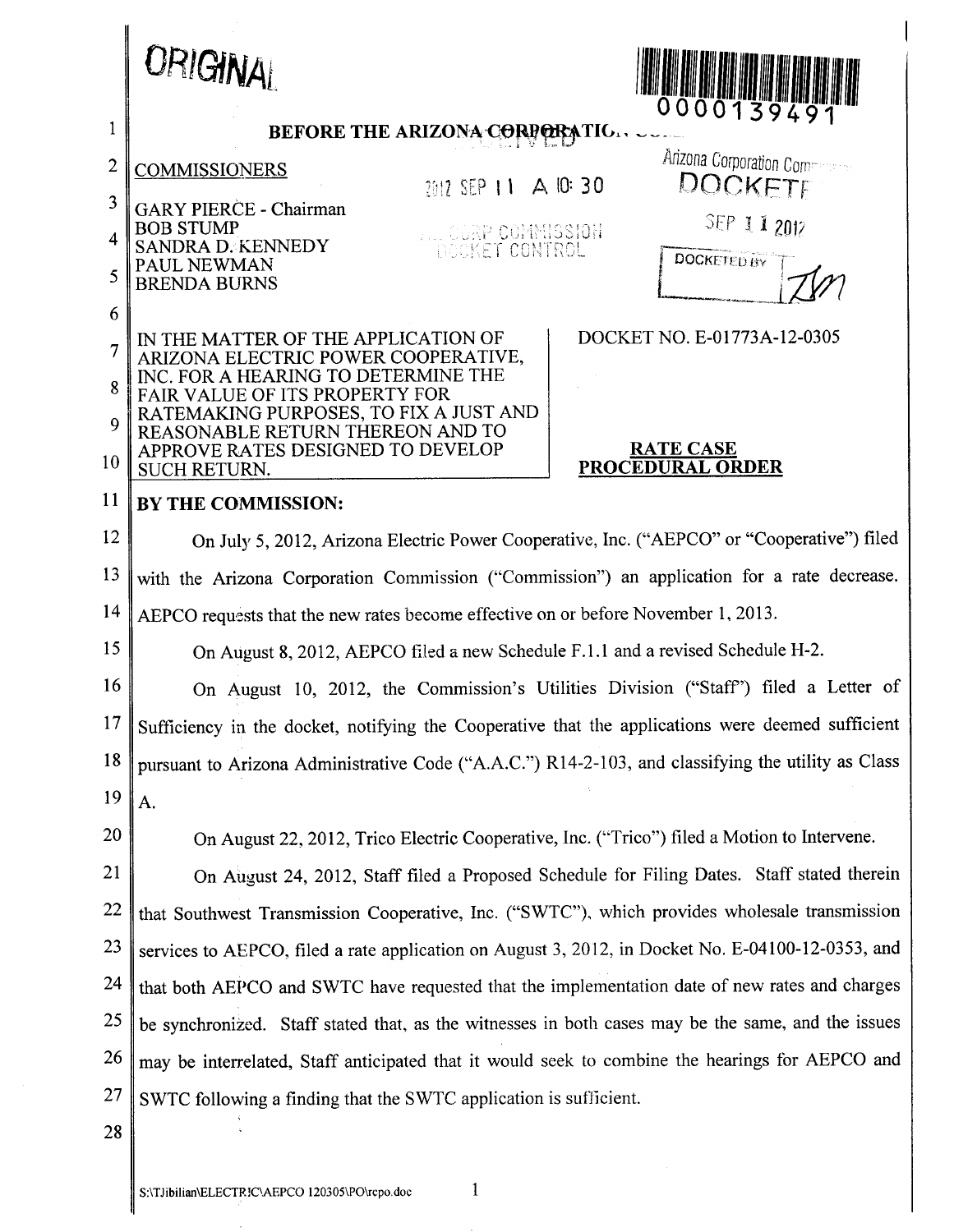## DOCKET N0.E-O1773A-12-0305

<span id="page-1-0"></span>1 2 3 4 5 On August 28, 2012, AEPCO filed a Response to Stiffs Proposed Schedule. AEPCO stated that it agreed with the procedural dates proposed by Staff. AEPCO further stated that the AEPCO and **S** WTC matters involve different rate designs, adjustor clauses, depreciation rates, and additional issues unique to each applicant. AEPCO proposed that the hearings be kept separate, but scheduled consecutively in order to avoid any confusion on the different issues that might arise.

6 7 8 9 10 11 12 On September 4, 2012, Staff filed a Reply to AEPCO's Response to Staff's Proposed Schedule. Staff stated that the SWTC case had become sufficient. Staff clarified that its intention is primarily to eliminate unnecessary redundancy in the testimony and appearance of witnesses in the two matters, and that until the issues are narrowed, it remains unknown how that can best be accomplished. Staff stated that it will recommend that both cases be set for hearing to commence on the same date, with details as to exactly how and when each matter will be heard to be determined at a later date.

13 14 15 16 AEPCO's request in the application for the implementation of new rates on or before November 1, 2013, constitutes a voluntary waiver of the Commission's timeclock rules, A.A.C. R14- 2-103.B. 11, until November 1, 2013. The timeclock rules should therefore be extended in this matter until November 1, 2013.

17 18 19 20 21 The filing dates proposed by Staff in its August 24, 2012, filing and agreed to by AEPCO in its August 28, 2012, filing are reasonable and will be incorporated into the procedural deadlines set forth herein. The hearing in this matter and in the SWTC matter will be set to commence at the same date and time, and the actual conduct of both hearings will be determined during the pre-hearing conference, which will also be set to occur at the same date and time for both matters.

22 23 Pursumt to A.A.C. R14-3-101, the Commission now issues this Procedural Order to govern the preparation and conduct of this proceeding.

24 25 26 27 IT IS THEREFORE ORDERED that the **hearing** in the above-captioned matter is hereby scheduled to commence on **July 29,2013, at 1O:OO a.m.,** or as soon thereafter as practicable, at the Commission's offices, 1200 West Washington Street, **Nearing Room No. 1,** Phoenix, Arizona 85007

28

2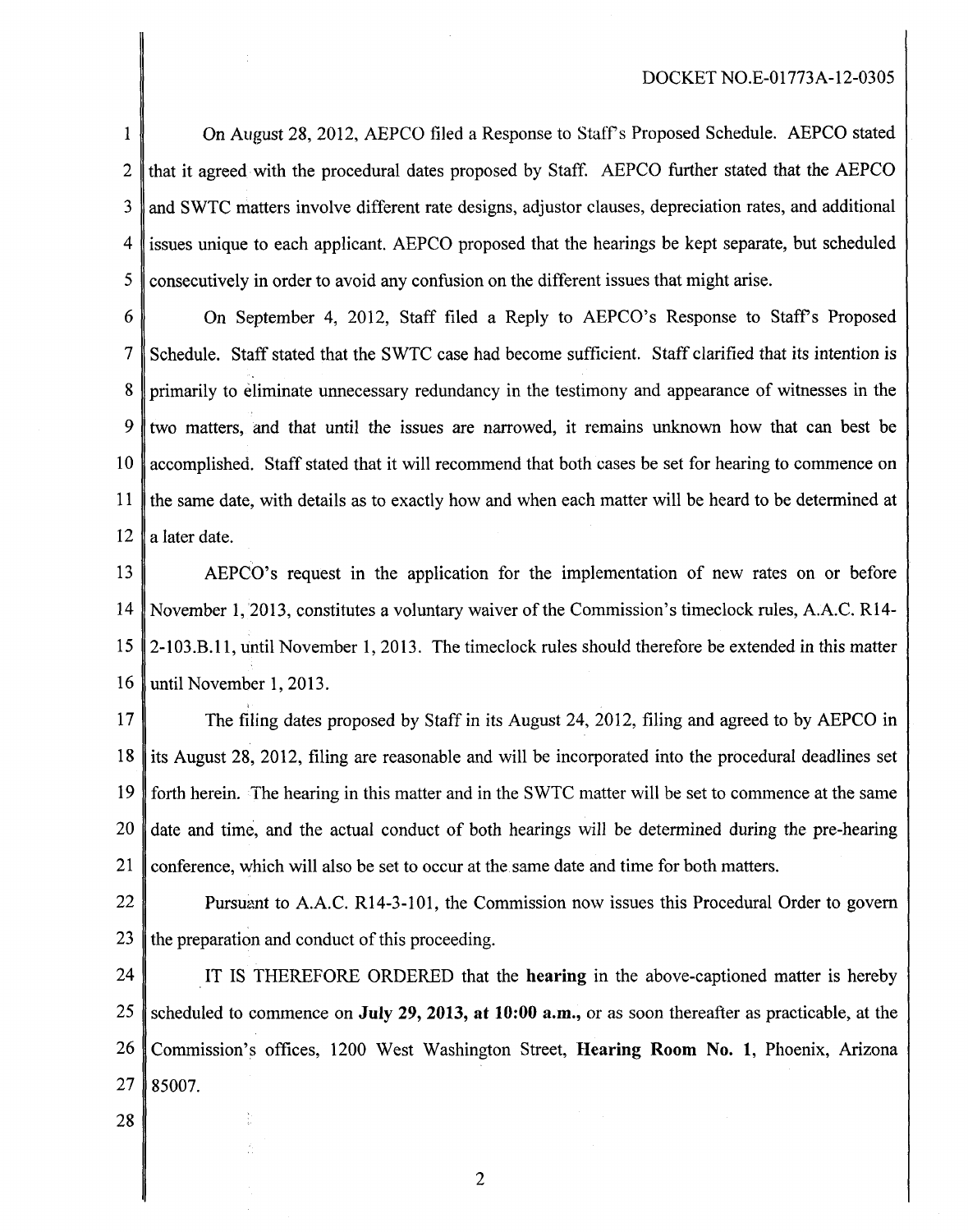<span id="page-2-0"></span>

| $\mathbf{1}$   | IT IS FURTHER ORDERED that a pre-hearing conference shall be held on <b>July 22, 2013</b> ,            |
|----------------|--------------------------------------------------------------------------------------------------------|
| $\overline{2}$ | commencing at 2:00 p.m., at the Commission's Phoenix offices, for the purpose of scheduling            |
| 3              | witnesses and the conduct of the hearing.                                                              |
| 4              | IT IS FURTHER ORDERED that the direct testimony with the exception of rate design                      |
| 5              | issues and associated exhibits to be presented at hearing on behalf of Staff and intervenors, shall be |
| 6              | reduced to writing and filed on or before <b>March 6, 2013</b> .                                       |
| 7              | IT IS FURTHER ORDERED that the direct testimony on rate design issues and associated                   |
| 8              | exhibits to be presented at hearing on behalf of Staff and intervenors, shall be reduced to writing    |
| 9              | and filed on or before March 25, 2013.                                                                 |
| 10             | IT IS FURTHER ORDERED that any rebuttal testimony and associated exhibits to be                        |
| 11             | presented at hearing by the Cooperative shall be reduced to writing and filed on or before April       |
| 12             | 22, 2013.                                                                                              |
| 13             | IT IS FURTHER ORDERED that any surrebuttal testimony and associated exhibits to be                     |
| 14             | presented by Staff and intervenors shall be reduced to writing and filed on or before May 20, 2013.    |
| 15             | IT IS FURTHER ORDERED that any rejoinder testimony and associated exhibits to be                       |
| 16             | presented at hearing by the Cooperative shall be reduced to writing and filed on or before June 10,    |
| 17             | 2013.                                                                                                  |
| 18             | IT IS FURTHER ORDERED that all filings shall be made by 4:00 p.m. on the date the                      |
| 19             | filing is due.                                                                                         |
| 20             | IT IS FURTHER ORDERED that any objections to testimony or exhibits that have been                      |
| 21             | prefiled as of June 10, 2013, shall be made before or at the July 22, 2013, prehearing                 |
| 22             | conference.                                                                                            |
| 23             | IT IS FURTHER ORDERED that all testimony filed shall include a table of contents which                 |
| 24             | lists the issues discussed.                                                                            |
| 25             | IT IS FURTHER ORDERED that any substantive corrections, revisions, or supplements to                   |
| 26             | prefiled testimony shall be reduced to writing and filed no later than five calendar days before the   |
| 27             | witness is scheduled to testify.                                                                       |
| 28             |                                                                                                        |

**3**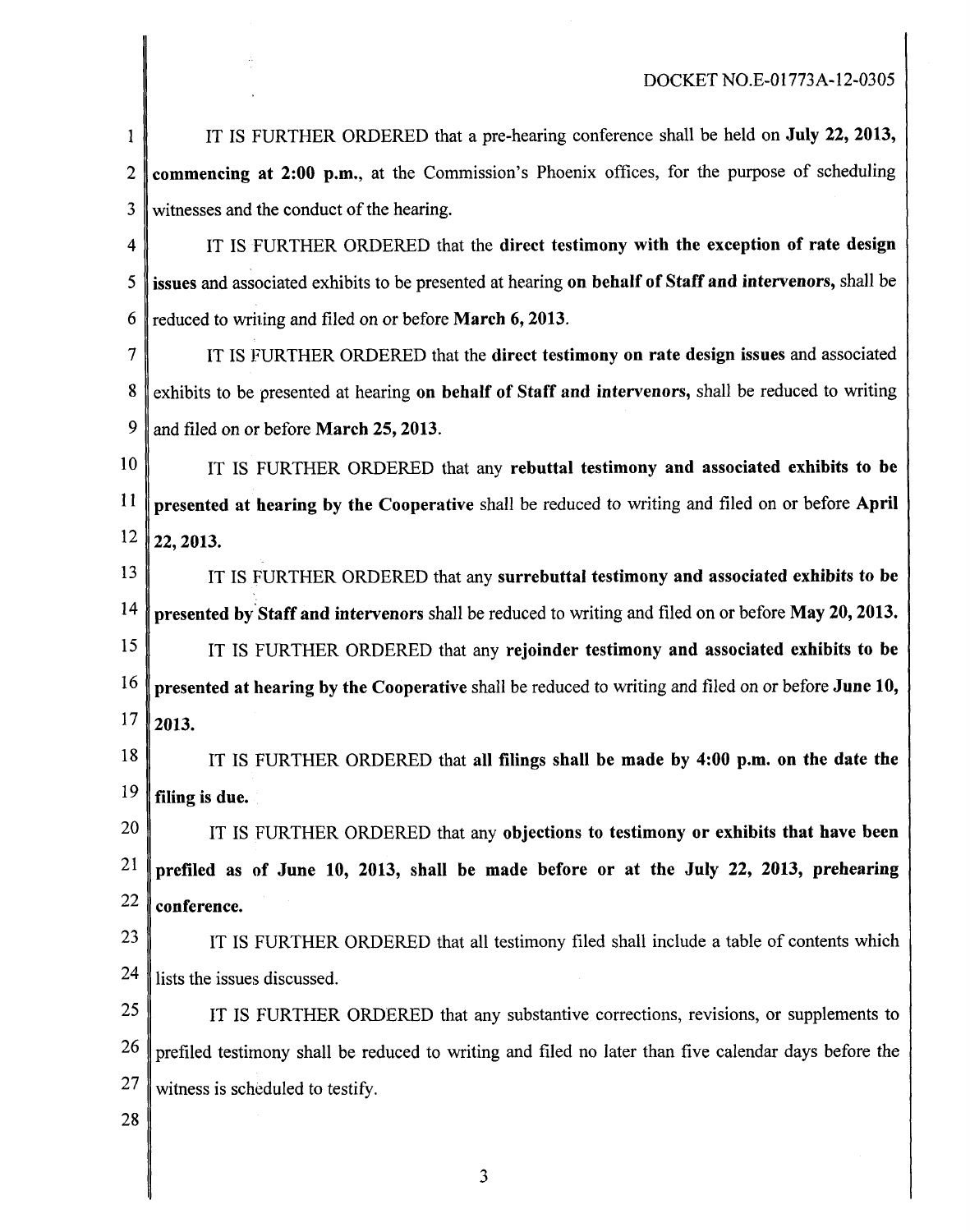<span id="page-3-0"></span>1 2 3 IT IS FURTHER ORDERED that the parties shall prepare a brief, written summary of the prefiled testimony of each of their witnesses and shall file each summary at least two working days before the witness is scheduled to testify.

4 5 6 IT IS FURTHER ORDERED that copies of summaries shall be served upon the 4dministrative Law Judge, the Commissioners, and the Commissioners' aides as well as the parties of record.

7 **8**  IT **IS** FURTHER ORDERED that intervention shall be in accordance with A.A.C. R14-3-105, except that all motions to intervene must be filed on or before February 6, 2013.

9 10 11 12 13 14 15 IT IS FURTHER ORDERED that discovery shall be as permitted by law and the rules and regulations of the Commission, except that until April 8, 2013, any objection to discovery requests shall be made within **7** calendar days of receipt' and responses to discovery requests shall be made within 10 calendar days of receipt. Thereafier, objections to discovery requests shall be made within **<sup>5</sup>**calendar days and responses shall be made within 7 calendar days. The response time may be extended by mutual agreement of the parties involved if the request requires an extensive compilation effort.

16 17 18 IT IS FURTHER ORDERED that for discovery requests, objections, and answers, if **a**  receiving party requests service to be made electronically, and the sending party has the technical capability to provide service electronically, service to that party shall be made electronically.

19 20 21 22 23 24 25 IT IS FURTHER ORDERED that, in the alternative to filing a written motion to compel discovery, any party seeking resolution of a discovery dispute may telephonically contact the Commission's Hearing Division to request a date for a procedural hearing to resolve the discovery dispute; that upon such a request, a procedural hearing will be convened as soon as practicable; and that the party making such a request shall forthwith contact all other parties to advise them of the hearing date and shall at the hearing provide a statement confirming that the other parties were contacted.<sup>2</sup>

26

<sup>27</sup>  The date of receipt of discovery requests is not counted as a calendar day, and requests received after **4:OO** p.m. MST **1**  will be considered as received the next business day.

<sup>28</sup>  The parties are encouraged to attempt to settle discovery disputes through informal, good-faith negotiations before seeking Commission resolution of the controversy.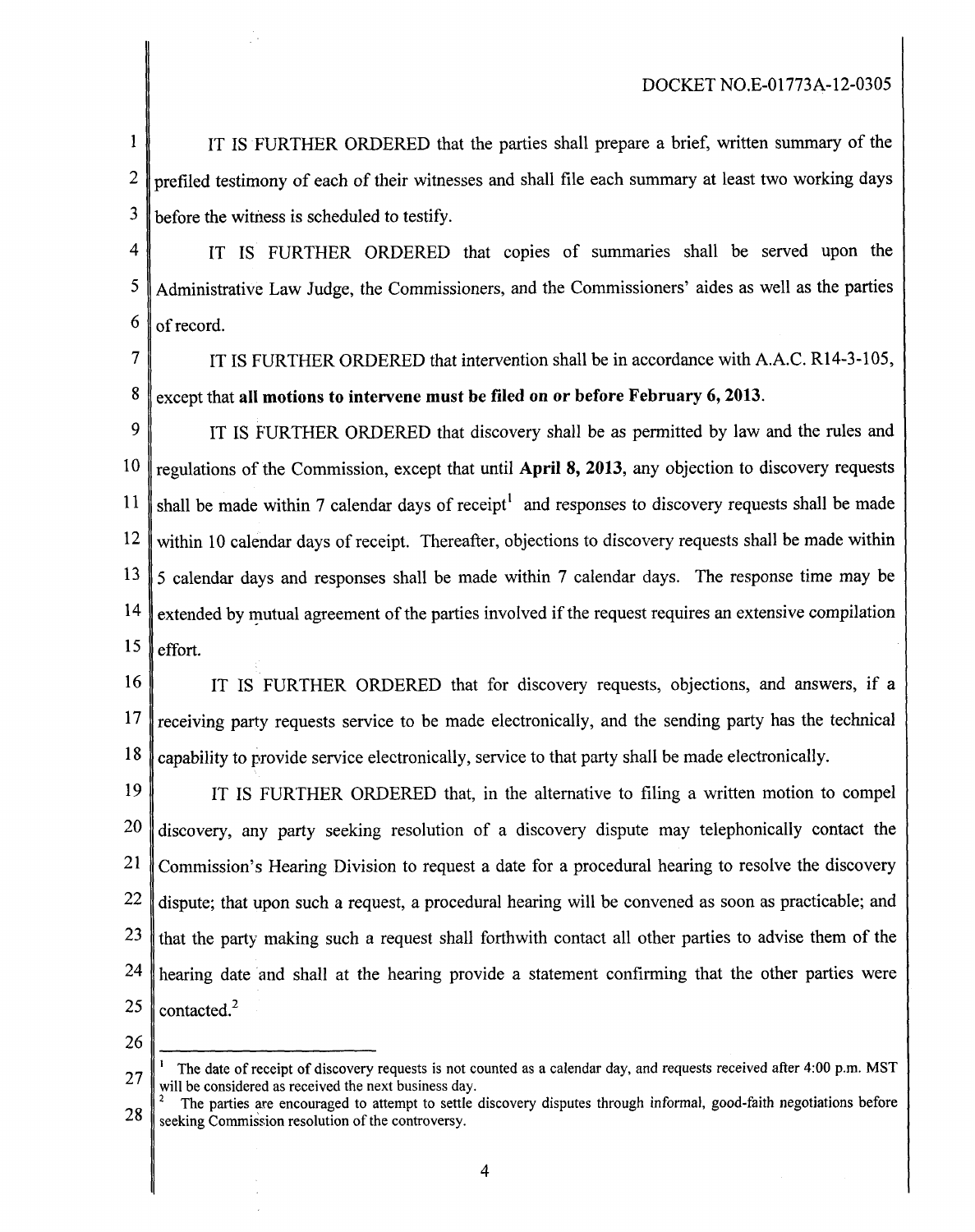<span id="page-4-0"></span>

| $\mathbf{1}$ | IT IS FURTHER ORDERED that any motions which are filed in this matter and which are                                                                                                                   |
|--------------|-------------------------------------------------------------------------------------------------------------------------------------------------------------------------------------------------------|
| 2            | not ruled upon by the Commission within 20 calendar days of the filing date of the motion shall be                                                                                                    |
| 3            | deemed denied.                                                                                                                                                                                        |
| 4            | IT IS FURTHER ORDERED that any responses to motions shall be filed within five calendar                                                                                                               |
| 5            | days of the filing date of the motion.                                                                                                                                                                |
| 6            | IT IS FURTHER ORDERED that any replies shall be filed within five calendar days of the                                                                                                                |
| $\tau$       | filing date of the response.                                                                                                                                                                          |
| 8            | IT IS FURTHER ORDERED that the Cooperative shall provide public notice of the hearing                                                                                                                 |
| 9            | in this matter, in the following form and style with the heading in no less than 18-point bold type and                                                                                               |
| 10           | the body in no less than 10-point regular type:                                                                                                                                                       |
| 11           | <b>PUBLIC NOTICE OF HEARING ON THE</b>                                                                                                                                                                |
| 12           | RATE APPLICATION OF<br><b>ARIZONA ELECTRIC POWER COOPERATIVE, INC.</b>                                                                                                                                |
| 13           | (DOCKET NO. E-01773A-12-0305.)                                                                                                                                                                        |
| 14           | The Arizona Electric Power Cooperative, Inc. ("AEPCO" or "Cooperative"), a non-profit electric<br>generation cooperative, serves the power needs of three all-requirements members ("ARMs")           |
| 15           | comprised of Anza Electric Cooperative, Inc., Duncan Valley Electric Cooperative, Inc. and Graham<br>County Electric Cooperative, Inc. and three Arizona Class A partial-requirements members         |
| 16           | ("PRMs") comprised of Mohave County Electric Cooperative, Inc., Sulphur Springs Valley Electric<br>Cooperative, Inc., and Trico Electric Power Cooperative, Inc. AEPCO also provides power to         |
| 17           | various other classes of customers.                                                                                                                                                                   |
| 18           | On July 5, 2012, AEPCO filed a rate application with the Arizona Corporation Commission                                                                                                               |
| 19 I         | ("Commission"). The Cooperative requests an overall decrease in electric utility revenues of 2.92<br>percent, a Debt Service Coverage ratio of 1.32 and operating income of approximately \$931,000.  |
| 20           | The proposed 2.92 percent decrease is a blend of a 1.30 percent decrease in revenues from the ARMs                                                                                                    |
| 21           | and a 3.12 percent decrease in revenues from the PRMs collectively. AEPCO also requests<br>continuation of its existing Purchased Power and Fuel Adjustor Clause ("PPFAC") with some                  |
| 22           | modifications. The impact of AEPCO's proposed wholesale rates on the retail customer is difficult to<br>estimate because AEPCO's members have different retail rate levels and structures.            |
| 23           | If you have any questions concerning how the Cooperative's rate proposal will affect your bill or                                                                                                     |
| 24           | have other substantive questions about this application, you may contact the Cooperative at:<br>[COOPERATIVE SHOULD INSERT NAME, ADDRESS, TELEPHONE NUMBER, AND E-                                    |
| 25           | MAIL ADDRESS FOR CUSTOMER CONTACTS CONCERNING THE APPLICATION].                                                                                                                                       |
| 26           | The Commission's Utilities Division ("Staff") is in the process of auditing and analyzing the                                                                                                         |
| 27           | application, and will make recommendations regarding the Cooperative's proposal. The Commission<br>will issue a Decision regarding AEPCO's requests following consideration of testimony and evidence |
| 28           |                                                                                                                                                                                                       |
|              |                                                                                                                                                                                                       |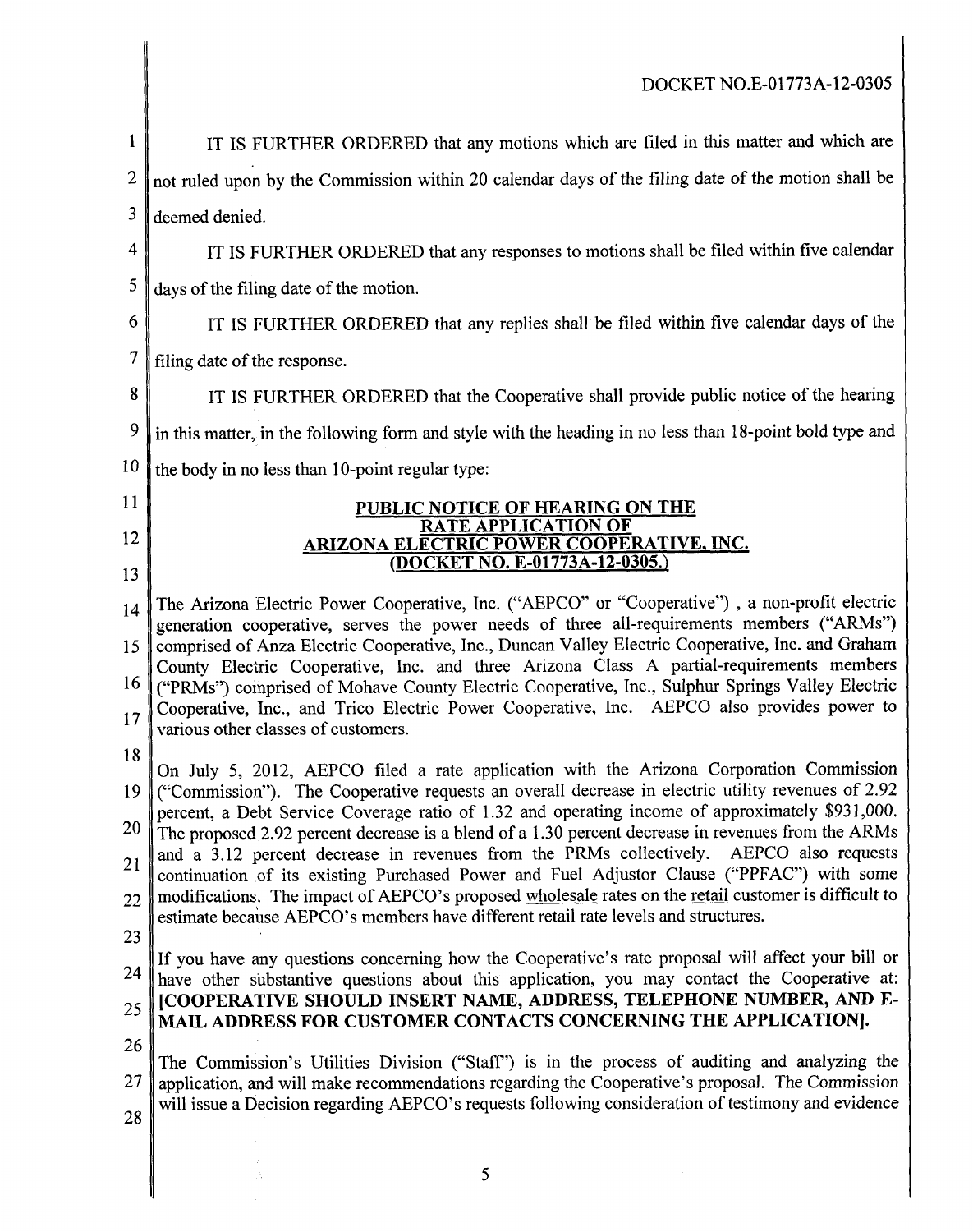<span id="page-5-0"></span>1 2 **3**  4 5 6 7 8 9 10 11 12 13 14 15 16 17 18 19 20 21 22 23 24 25 26 27 28 )resented at an evidentiary hearing. THE COMMISSION **IS** NOT BOUND BY THE PROPOSALS MADE BY AEPCO, STAFF, OR ANY INTERVENORS, AND THE FINAL RATES APPROVED 3Y THE COMMISSION MAY DIFFER FROM THE RATES REQUESTED BY AEPCO OR OTHER PARTIES. **How You Can View or Obtain a Copy of the Rate Proposals**  C'opies of the application and proposed tariffs are available from AEPCO **[Insert Cooperative address];** at **[web page, if available there];** at the Commission's Docket Control Center, 1200 West Washington, Phoenix, Arizona and its Tucson offices, 400 West Congress, Suites 218, Tucson, Arizona, for public inspection during regular business hours; and at the Commission's website, www.azcc.gov using the e-Docket function, located at the bottom of the web page. **Arizona Corporation Commission Public Hearing Information** The Commission will hold a hearing on this matter beginning **July 29, 2013, at 1O:OO a.m.,** at the Commission's offices, 1200 West Washington Street, Phoenix, Arizona. Public comments will be taken on the first day of the hearing. Written public comments may be submitted by mailing a letter referencing **Docket No. E-01773A-12-0305** to: Arizona Corporation Commission, Consumer Services Section, 1200 West Washington, Phoenix, AZ 85007. If you require assistance, you may sontact the Consumer Services Section at 520.628.6550 or 1.800.222.7000. Interested parties may participate in this matter through (1) filing for intervention and becoming a formal party to the proceeding; or **(2)** through written or oral public comment. Any interested person may file written public comments regarding the Cooperative's application in **Docket No. E-01773A-12-0305** at any time. If you do not intervene in this proceeding, you will receive no further notice of the proceedings in this docket. **However, all documents filed in this docket are available online** (usually within 24 hours after docketing) at the Commission's website www.azcc.gov using the e-Docket function, located at the bottom of the website homepage. RSS feeds are also available through e-Docket. **About Intervention**  You do not need to intervene if you want to appear at the hearing and provide public comment on the application, or if you want to file written comments in the record of the case. Any interested person may file written public comments regarding AEPCO's application in **Docket No. E-01773A-12-0305**  at any time. Any person or entity entitled by law to intervene and having a direct substantial interest in the matter will be permitted to intervene. The granting of intervention entitles a party to present sworn evidence at hearing and to cross-examine other witnesses. **If you wish to intervene, you must file an original and 13 copies of a written motion to intervene with the Commission's Docket Control Center no later than February 6,2013, and send a copy of the motion to AEPCO or its counsel and to all parties of record.**  Contact information for AEPCO and all parties of record may be obtained using the Commission's e-Docket Function and Docket No. **E-01773A-12-0305.** Your motion to intervene must contain the following: 1. Your name, address, and telephone number, and the name, address, and telephone number of any party upon whom service of documents is to be made, if not yourself;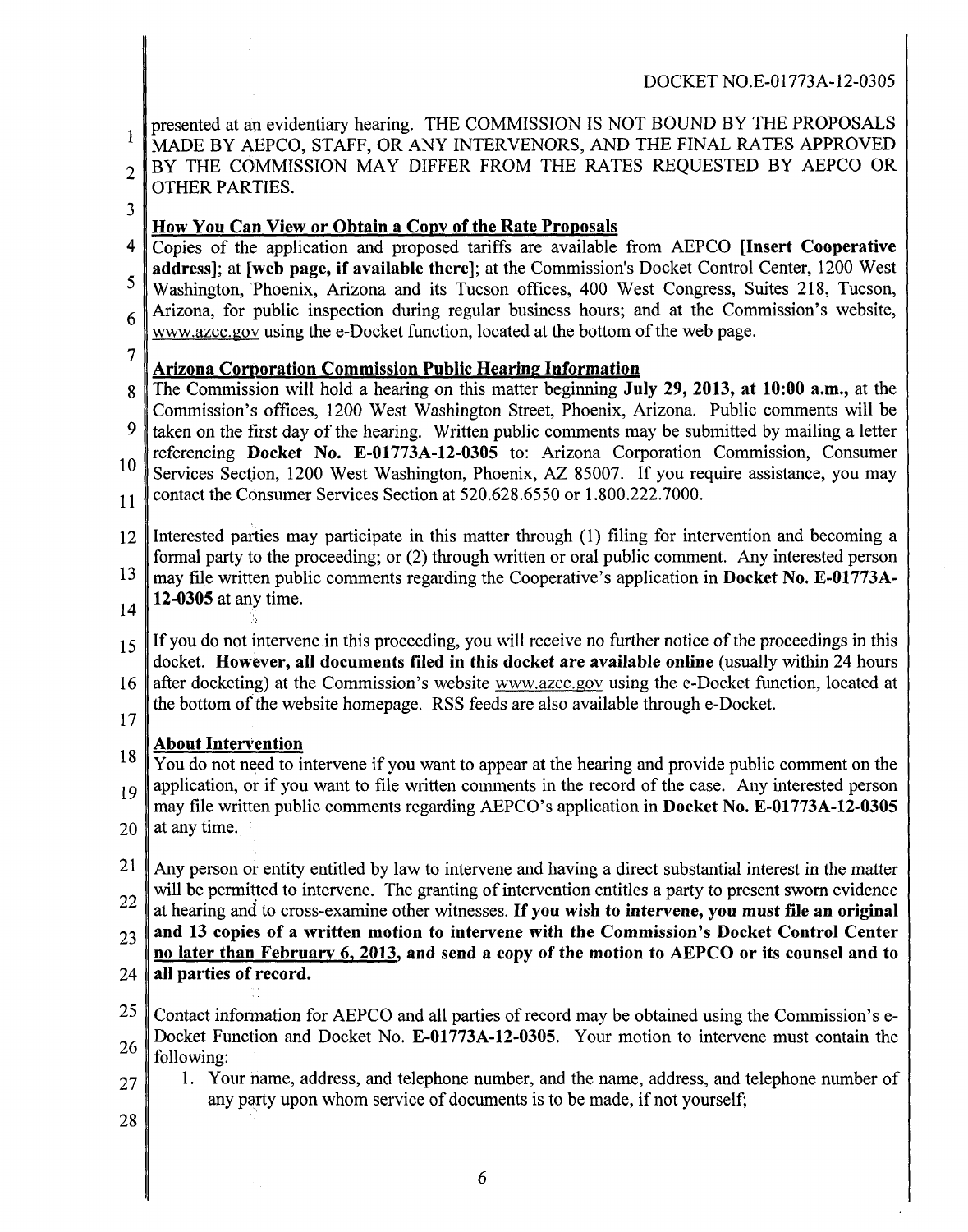- 2. A short statement of your interest in the proceeding (e.g., a member/customer of the Cooperative, etc.); and
- 2

<span id="page-6-0"></span>1

3. A statement certifying that you have mailed a copy of the motion to intervene to AEPCO or its counsel and to all parties of record in the case.

3 4 5 The granting of motions to intervene is governed by A.A.C. R14-3-105, except that all motions to intervene must be filed on or before February 6, 2013. For a sample intervention request form, go to http://www.azcc.gov/divisions/utilities/FORMS/interven.pdf. All parties must comply with Arizona 3upreme Court Rules 31 and 38 and A.R.S. **6** 40-243 with respect to the practice of law.

## 6 **QDA/Eaual Access Information**

**7**  8 9 The Commission does not discriminate on the basis of disability in admission to its public meetings. Persons with a disability may request a reasonable accommodation such as a sign language nterpreter, as well as request this document in an alternative format, by contacting the ADA Coordinator, Shaylin Bernal, email [Sbernal@azcc.gov,](mailto:Sbernal@azcc.gov) voice phone number 602-542-3931. Requests should be made as early as possible to allow time to arrange the accommodation.

10

IT IS FURTHER ORDERED that AEPCO shall mail to each of its members (all customer

11 :lasses), and publish at least twice (and at least two weeks apart) in newspapers of local circulation in

12 the service territories of its member distribution cooperatives, a copy of the above notice, with the

13 first publication to occur by November 9, 2012, and second publication no later than December **7,** 

14 2012. If possible, AEPCO shall also arrange to have the notice published in any newsletters

15 published by its member distribution cooperatives, as soon as possible, and prior to January 15,2013.

- 16 17 IT IS FURTHER ORDERED that the Cooperative shall file certification of mailing and publication as soon as practicable after the mailing and publication have been completed.
- 18

24

19 20 IT **IS** FURTHER ORDERED that notice shall be deemed complete upon mailing and publication of same, notwithstanding the failure of an individual customer to read or receive the notice.

21 22 23 IT IS FURTHER ORDERED that the deadline for a final Commission determination on the application under the Commission's timeclock rule, A.A.C. R14-2-103.B. 1 1, is hereby extended to November 1, 2013.

IT **IS** FURTHER ORDERED that Trico is hereby granted intervention.

25 26 IT **IS** FURTHER ORDERED that all parties must comply with Arizona Supreme Court Rules 31 and 38 and A.R.S.  $\frac{6}{3}$  40-243 with respect to the practice of law and admission *pro hac vice*.

**27**  28 IT IS FURTHER ORDERED that withdrawal of representation must be made in compliance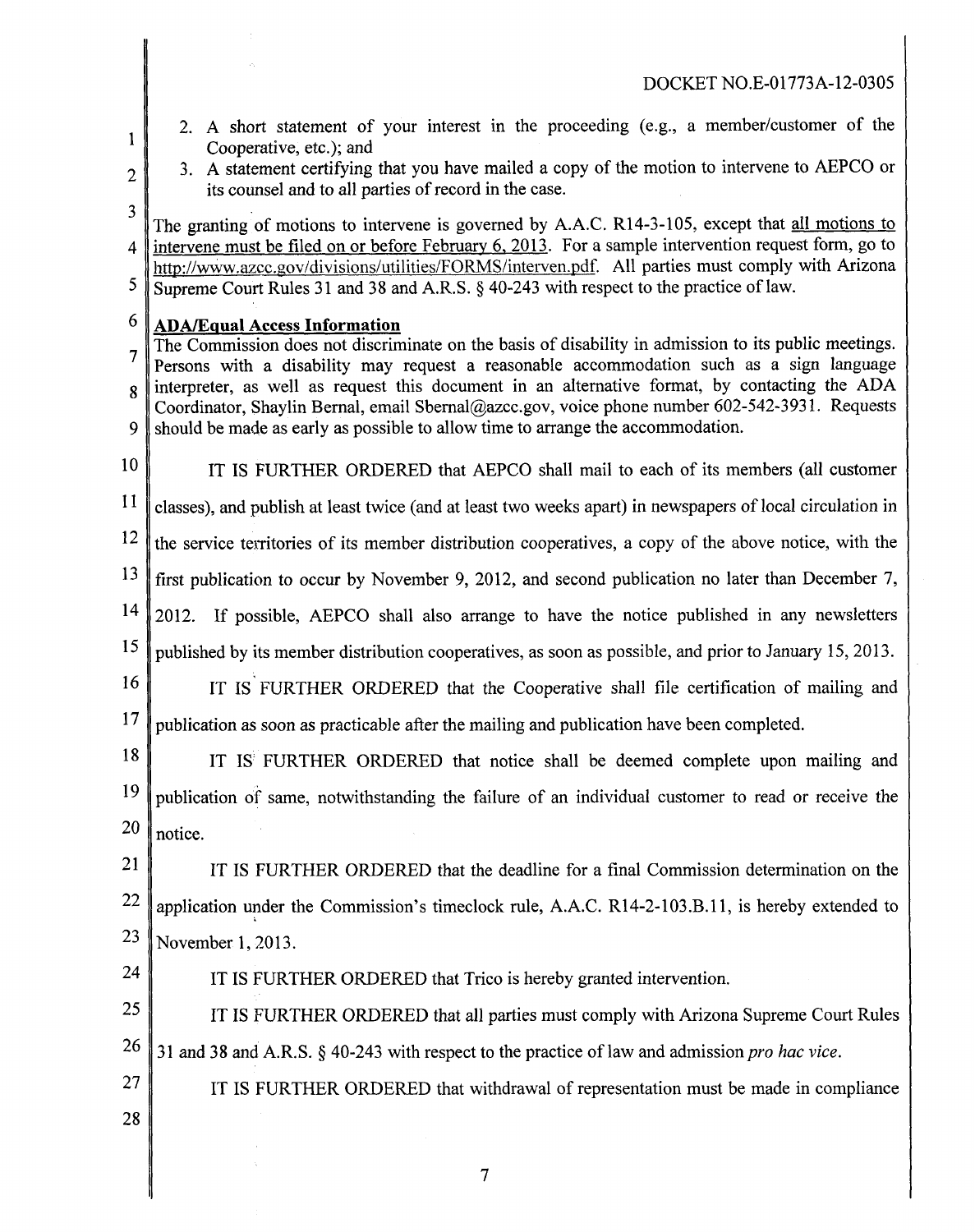<span id="page-7-0"></span>1 2 3 4 5 vith A.A.C. R14-3-104(E) and Rule 1.16 of the Rules of Professional Conduct (under Arizona Supreme Court Rule 42). Representation before the Commission includes appearances at all hearings nd procedural conferences, as well as all Open Meetings for which the matter is scheduled for liscussion, unless counsel has previously been granted permission to withdraw by the Administrative Law Judge or the Commission.

**6** 

7 **8**  IT IS FURTHER ORDERED that the Ex Parte Rule (A.A.C. R14-3-113 - Unauthorized 2ommunicaticins) applies to this proceeding and shall remain in effect until the Commission's Decision in this matter is final and non-appealable.

9 10 IT IS FURTHER ORDERED that the time periods specified herein shall not be extended pursuant to Rule 6(a) or (e) of the Rules of Civil Procedure.

11 12 13 IT IS FURTHER ORDERED that the Administrative Law Judge may rescind, alter, amend, )r waive any portion of this Procedural Order either by subsequent Procedural Order or by ruling at hearing.

14 15 16 17 18 19 20 21 22 23 24 25 26 27 28 DATED this  $\sqrt{2\pi}$  day of September, 2012. 2 s de for TEENA JIBILIAN ADMINSTRATIVE LAW JUDGE Copies of the foregoing mailed/delivered This // $\mathcal{M}$ day of September, 2012 to: Michael M. Grant Jennifer Cranston GALLAGHER & KENNEDY P.A. 2575 E. Camelback Road Phoenix, AZ 85016-9225 Attorneys for AEPCO Michael W. Patten ROSHKA, DEWULF & PATTEN PLC 400 E. Van Buren, Suite 800 Phoenix, AZ 85004 Attorneys for Trico **8**